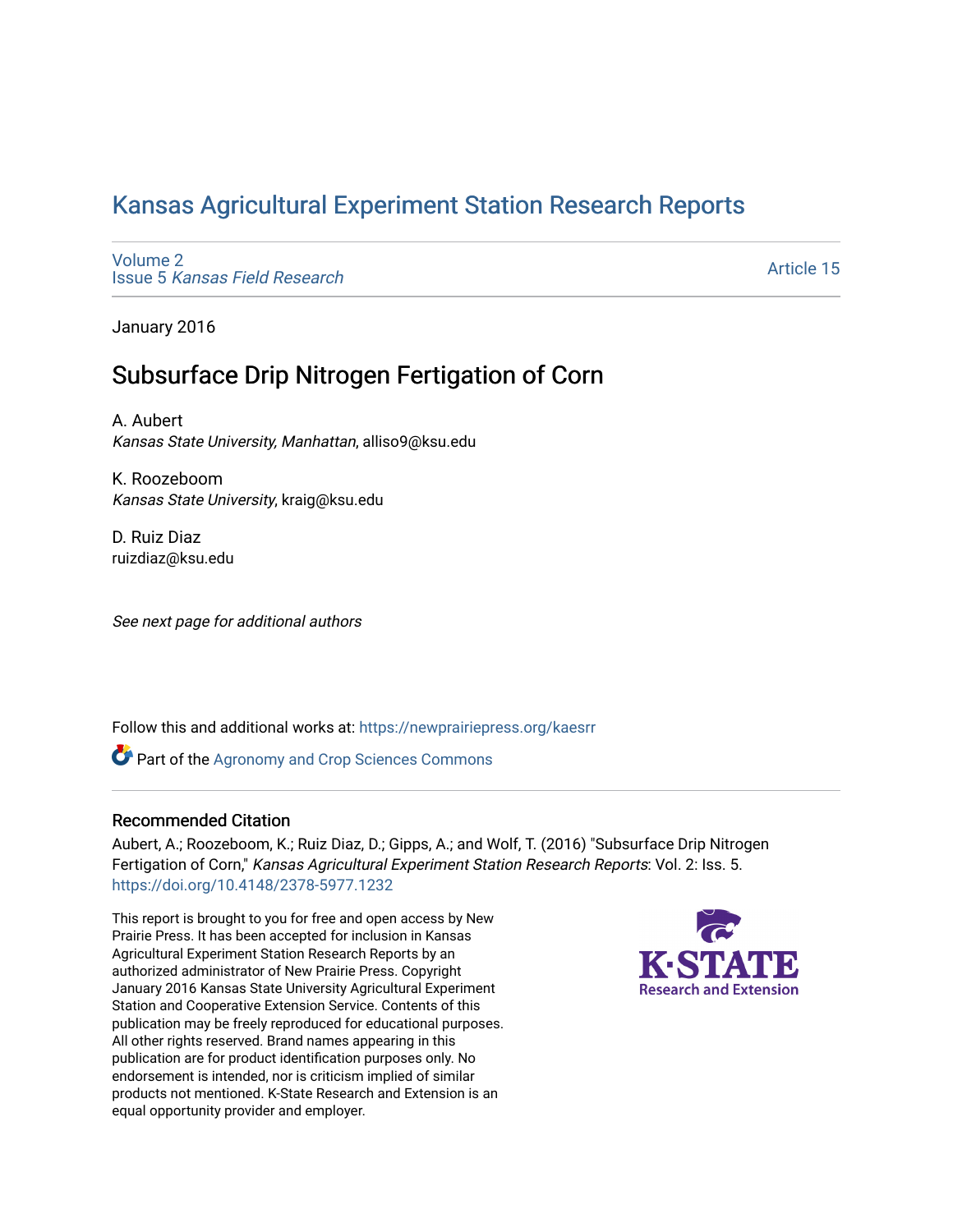# Subsurface Drip Nitrogen Fertigation of Corn

#### **Abstract**

The efficient management of nitrogen (N) fertilizer and irrigation is of utmost importance because they are two of the greatest expenses for corn production. This project was conducted to determine if yield and efficiency of fertilizer N in corn could be improved by applying N at later developmental stages through a subsurface drip irrigation (SDI) system. Experiments in 2014 and 2015 compared a Preplant Surface application that injected fertilizer in bands below the residue at planting, to four versions of SDI fertigation that differed in timing and total amount of N applied. The SDI Sidedress treatment concluded at corn tassel stage (VT). The SDI Maximum treatment supplied an additional 40 lb N/a through corn blister stage (R2). The SDI Sensor treatment received N fertigations after corn V10 stage only if the ratio of the SPAD readings from SDI Sensor plots to Reference plots was less than 95%. The Reference treatment received both the surface band injections and all SDI fertigations for total seasonal N application that far exceeded crop N requirements. The Reference treatment produced up to 32 bu/a more grain than the Preplant Surface treatment, but produced an average of 0.7 bushels of grain per pound of N fertilizer. The SDI Maximum treatment averaged only slightly less grain yield than the reference treatment but produced 1.15 bushels of grain per pound of N fertilizer on average. The SDI Sidedress and SDI Sensor treatments resulted in similar yields that averaged 16 bu/a more than the Preplant Surface treatment. The SDI Sidedress treatment used fertilizer N the most efficiently, producing 1.3 bushels of grain per pound of N fertilizer. Applying N into the reproductive stages of corn increased yield, but N fertilizer was used most efficiently when N applications were completed by VT. Although using the sensor to determine later N applications reduced fertilizer input slightly compared to a maximum fertilizer approach, yields were reduced enough to result in similar efficiency of fertilizer use.

#### Keywords

corn, fertigation, nitrogen fertility, subsurface drip irrigation

#### Creative Commons License



This work is licensed under a [Creative Commons Attribution 4.0 License](https://creativecommons.org/licenses/by/4.0/).

#### Authors

A. Aubert, K. Roozeboom, D. Ruiz Diaz, A. Gipps, and T. Wolf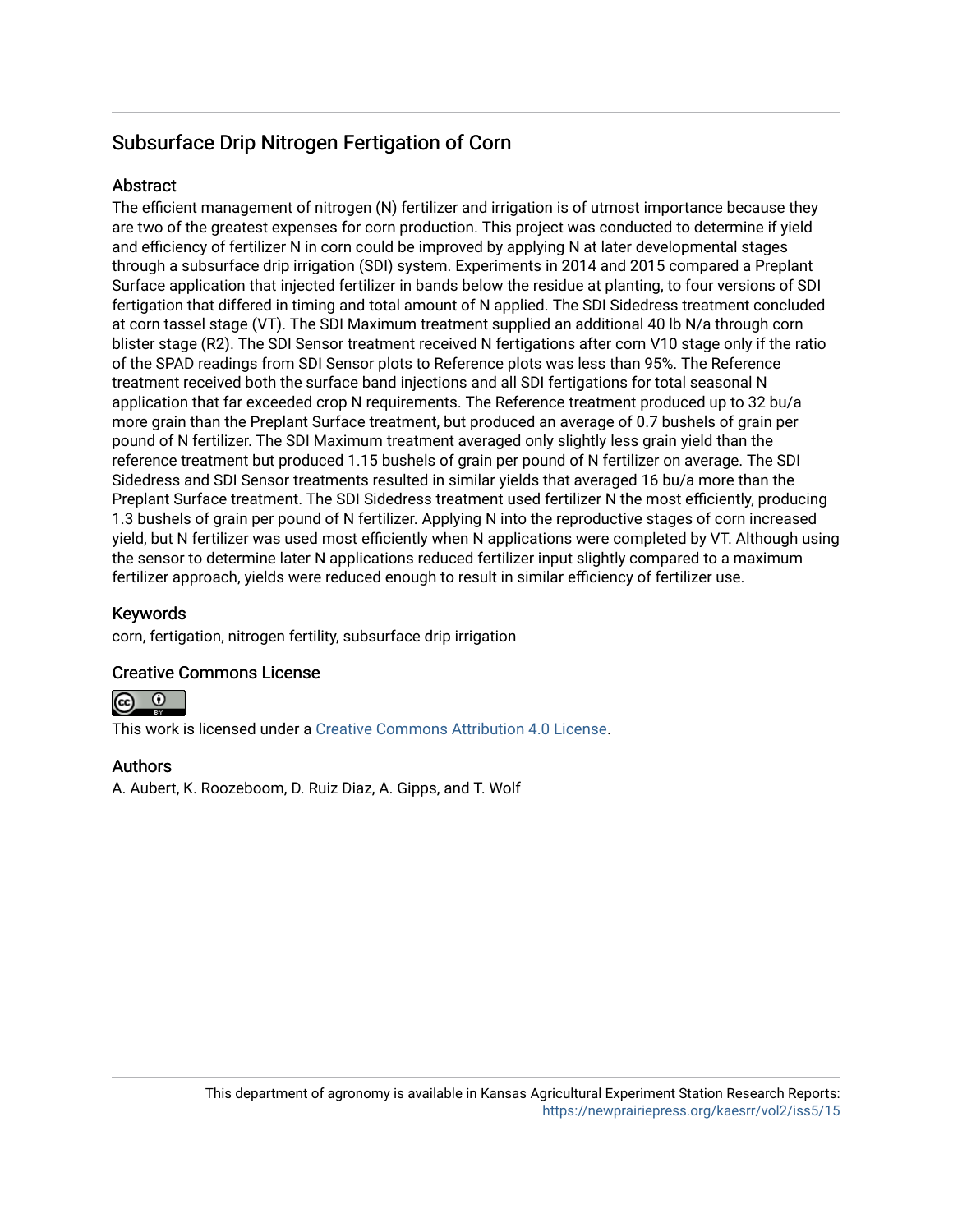



# Subsurface Drip Nitrogen Fertigation of Corn

*A. Aubert1 , K. Roozeboom1 , D. Ruiz Diaz1 , A. Gipps2 , and T. Wolf 2* 

## **Summary**

The efficient management of nitrogen (N) fertilizer and irrigation is of utmost importance because they are two of the greatest expenses for corn production. This project was conducted to determine if yield and efficiency of fertilizer N in corn could be improved by applying N at later developmental stages through a subsurface drip irrigation (SDI) system. Experiments in 2014 and 2015 compared a Preplant Surface application that injected fertilizer in bands below the residue at planting, to four versions of SDI fertigation that differed in timing and total amount of N applied. The SDI Sidedress treatment concluded at corn tassel stage (VT). The SDI Maximum treatment supplied an additional 40 lb N/a through corn blister stage (R2). The SDI Sensor treatment received N fertigations after corn V10 stage only if the ratio of the SPAD readings from SDI Sensor plots to Reference plots was less than 95%. The Reference treatment received both the surface band injections and all SDI fertigations for total seasonal N application that far exceeded crop N requirements. The Reference treatment produced up to 32 bu/a more grain than the Preplant Surface treatment, but produced an average of 0.7 bushels of grain per pound of N fertilizer. The SDI Maximum treatment averaged only slightly less grain yield than the reference treatment but produced 1.15 bushels of grain per pound of N fertilizer on average. The SDI Sidedress and SDI Sensor treatments resulted in similar yields that averaged 16 bu/a more than the Preplant Surface treatment. The SDI Sidedress treatment used fertilizer N the most efficiently, producing 1.3 bushels of grain per pound of N fertilizer. Applying N into the reproductive stages of corn increased yield, but N fertilizer was used most efficiently when N applications were completed by VT. Although using the sensor to determine later N applications reduced fertilizer input slightly compared to a maximum fertilizer approach, yields were reduced enough to result in similar efficiency of fertilizer use.

# Introduction

Efficient management of input and fixed expenses is crucial for producers in a competitive market for agricultural commodities. Some of the largest expenses for an irrigated corn crop are water and fertilizer (Ibendahl et al., 2015).

Water and application methods used are essential to achieving high yields efficiently. Lamm and Trooien (2003) examined 10 years of research from western Kansas and concluded that subsurface drip irrigation (SDI) systems, when managed properly, can decrease net irrigation needs of the crop by 25%. That reduction transforms into 35-55% savings when compared to traditional sprinkler and furrow irrigation systems.

<sup>&</sup>lt;sup>1</sup> Kansas State University, Manhattan, KS.

<sup>2</sup> Netafim USA, Fresno, CA.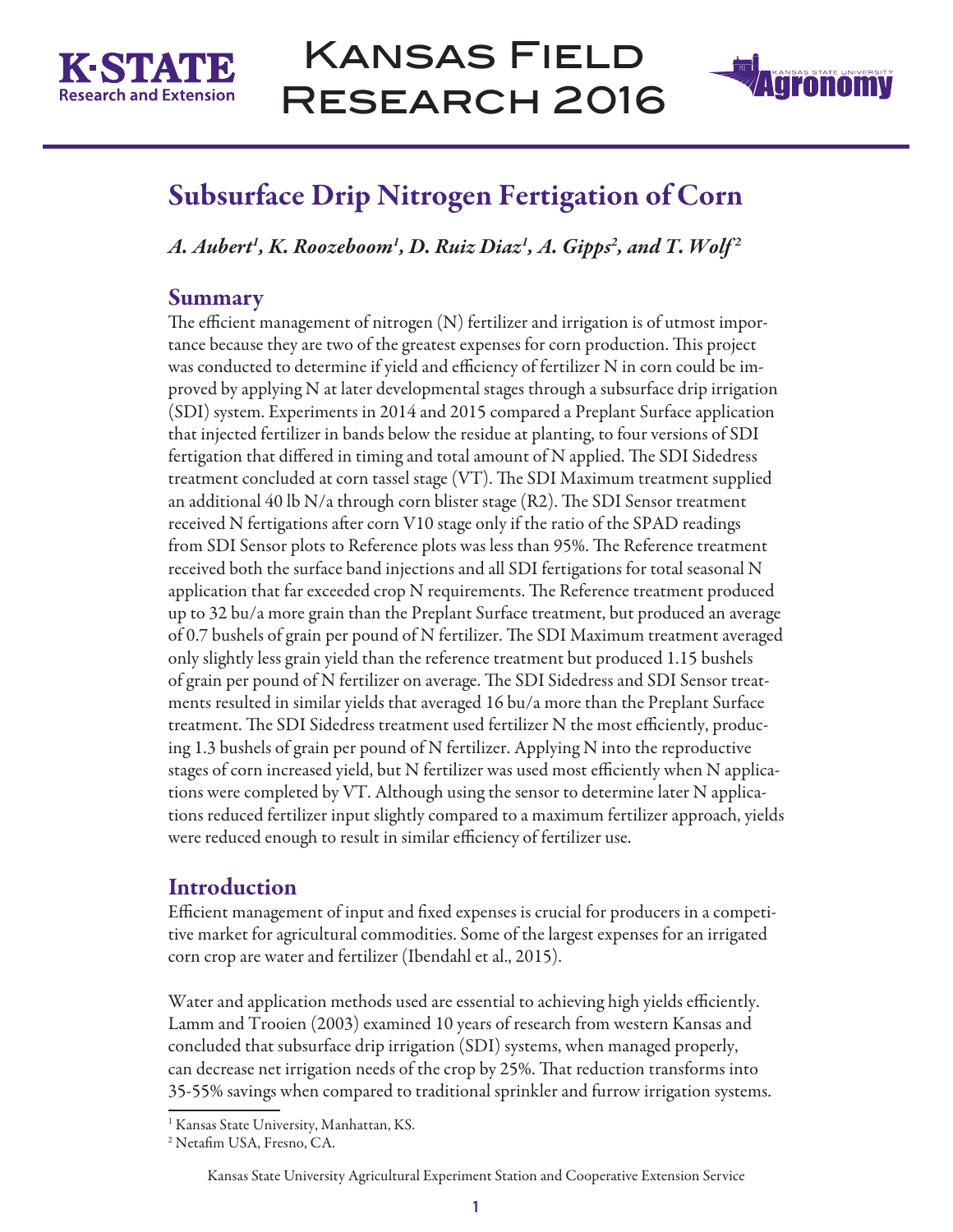SDI systems are not widely used because of high start-up costs, but they can have 95 to 99% application efficiency, compared to sprinkler irrigation systems at 85%, and furrow irrigation at 65% (Lamm and Trooien, 2003). Typically, crops show a stronger response to the use of SDI systems with more frequent, and lower volume irrigation applications. This allows for the opportunity to dose fertilizer over an extended period of time and through later developmental stages of the crop (Lamm and Trooien, 2003). Some advantages associated with using subsurface drip systems to supply fertilizers were identified by Bar-Yosef (1999): nutrient is supplied to root system center, weed germination is reduced by keeping fertilizer and water beneath the soil surface, and the crop root system is cushioned from water and nutrient stresses because the roots grow deeper. Though SDI systems have a high initial cost, these studies indicate that they are the most efficient means of transporting water and liquid nutrients to a crop.

Fertility is a major factor managed by growers to produce greater yields and improve production efficiency. In corn, two-thirds of total nitrogen (N) uptake occurs by VT or R1, one-third will still be accumulated in the reproductive stages (Bender et al., 2013). Ruiz Diaz et al. (2008) indicated that split N fertilizer applications, N applications in the mid to late vegetative stages, and sidedress applications are more effective in most cases than a preplant application. Generally, N fertilizer is most needed at stages V8 to V10 because maximum N uptake occurs around the time of silking (Binder et al., 2000). Chlorophyll meters or SPAD meters (Soil Plant Analysis Development, Minolta Co., Ltd. USA, Oklahoma City Oklahoma), can be used to determine when N is needed by the crop. The concentration of N that is present in the plant is correlated with the amount of chlorophyll in the leaves, which in turn is correlated with leaf greenness. Chlorophyll meter readings can be compared to readings from N-rich reference areas to determine if additional N fertilizer is required (Schlemmer et al., 2005). Waiting to let the plant indicate if it needs additional fertilizer effectively saves the input of N fertilizer for when it is needed by the crop, rather than applying it all at the beginning of the season when it is susceptible to several kinds of loss mechanisms (Samborski et al., 2009).

The purpose of this study was to increase yield and efficiency of irrigated corn production by managing N fertilizer through SDI fertigation systems that allow application at later developmental stages. One objective was to determine if N use efficiency could be improved by using SPAD meter readings to determine N application needs of the crop. The second was to determine if yield and/or N use efficiency could be improved by applying N fertilizer at later developmental stages.

### Procedures

This study was conducted at the Ashland Bottoms Research Farm near Manhattan, Kansas (39.1387, -96.6362), for two consecutive years, 2014 and 2015. The soil series were Belvue silt loam and Eudora silt loam. Soil samples collected each year indicated that the Mehlich P and K levels were well above the critical levels for these nutrients.

The experimental site had been managed in a no-till corn-corn-soybean cropping system for six years before the start of this research project with soybeans planted in 2013. The no-till system continued throughout the two years of this project. A 114-day relative maturity hybrid with proven irrigated yield potential for this area, DKC64-69RIB, was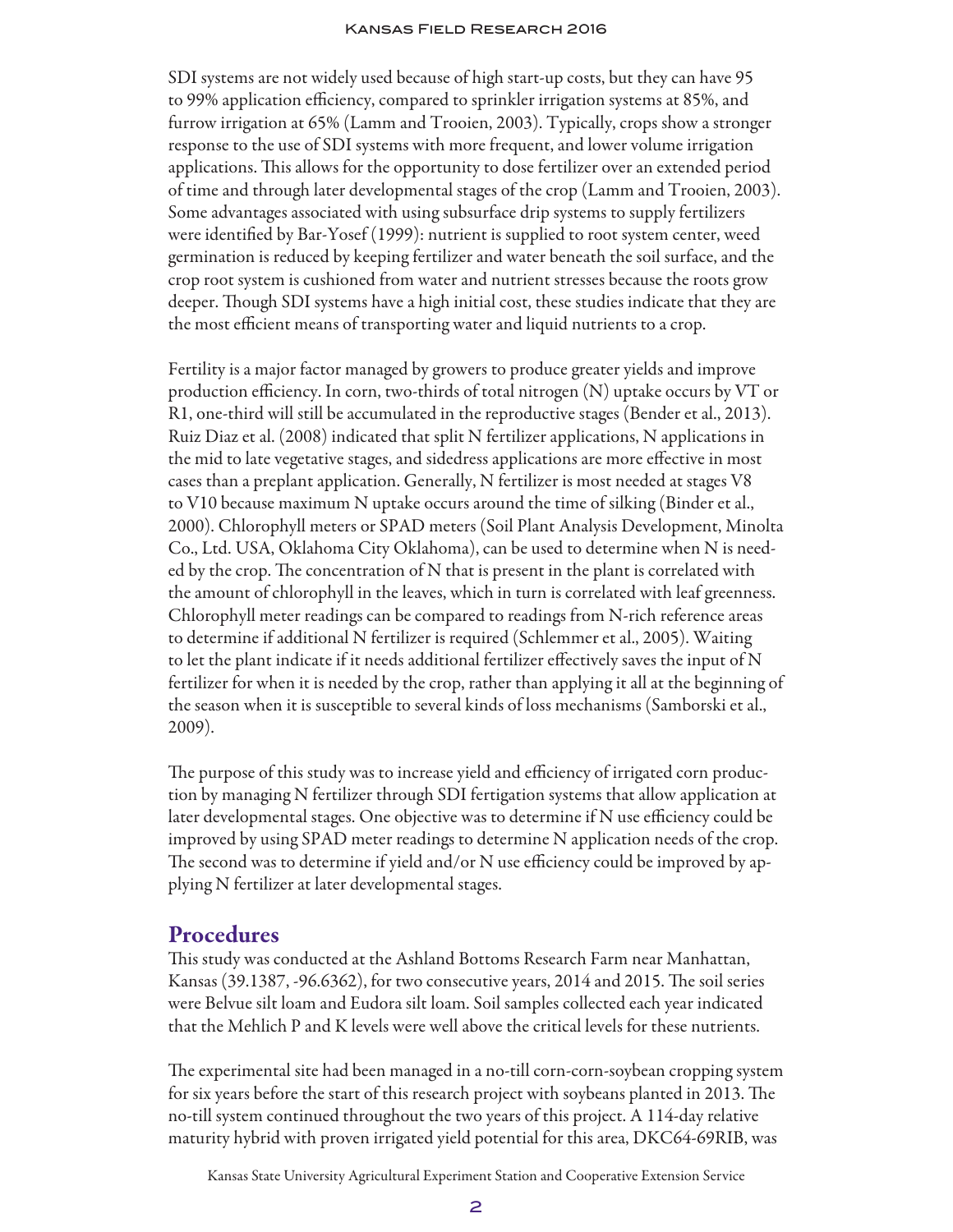planted on May 7, 2014 at 30,000 seeds per acre and on April 17, 2015 at 36,000 seeds per acre. Plots were harvested on September 19, 2014, and September 29, 2015.

#### *Weed Control*

A preplant application of glyphosate and 2,4-D was applied each year of the study to burn down early-emerging weeds. Degree Xtra was applied immediately before planting in 2014 and immediately after planting in 2015. Bicep II was sprayed as a pre-emergent nine days after planting in 2014. Glyphosate was applied approximately one month after planting in 2014 and thirty-five days after planting in 2015, and again two weeks later in a mix with 2,4-D to control late emerging broadleaf weeds. All herbicide applications were made at rates consistent with the crop and soil texture limits indicated on product labels.

#### *Subsurface Drip Irrigation*

The subsurface drip irrigation (SDI) system installed at the site was manufactured by Netafim USA, Fresno California. The irrigation tape is located fifteen inches beneath the soil surface on thirty–inch spacing. Twenty independent zones, each 20 ft by 220 ft in size, facilitated independent dispersal of liquid (N) fertilizer for each treatment via a dosing pump immediately downstream from the flow meter and immediately upstream from the system filter. Irrigation was applied daily to match crop water demands as determined by KanSched (2015). In 2014, 19 inches of irrigation was applied, and 20 inches of water was applied in 2015 to maintain available soil water at less than 50% depletion in both years.

#### *Experimental Design and Treatment Structure*

The experimental design used a randomized complete block design with four replications, each consisting of five N application systems: Preplant Surface, SDI Sidedress, SDI Maximum, SDI Sensor, and Reference. These treatments differed in method, quantity, and timing of N fertilizer application (Table 1). The N fertilizer product used in this study was UAN 28%.

All plots received a 20-20-0 (pounds of N,  $P_2O_5$ , and  $K_2O$  per acre) starter fertilizer application placed two inches from the seed furrow and two inches deep using coulter injectors mounted on the planter. Immediately after planting, the balanceof seasonal N fertilizer was applied to the Preplant Surface plots using a tractor mounted coulter injector. The SDI Sidedress plots had the same amount of seasonal N applied as in the Preplant Surface treatment. The N was applied via the SDI system in five doses of 18 lb N/a during the V5 to V10 growth stages of the corn plus three doses of 18 lb N/a and one dose of 16 lb N/a in 2014, and three doses of 23.3 lb N/a in 2015 during the V11 to VT corn growth stages (Table 1). The zones allocated to the SDI Maximum system received the same applications as the SDI Sidedress system plus an additional three doses of 13.3 lb of  $N/a$ , each applied during corn growth stages VT to R2, making a total application of 220 lb of N/a (Table 1). The plots allocated to the SDI Sensor system were treated the same as the SDI Sidedress plots until corn growth stage V10. During corn growth stages V11 to R2, SPAD meter readings were used to determine if N should be applied at each application date. In 2014, the SDI Sensor plots received all N applications scheduled between V11 and VT but one less application during the VT to R2 corn growth stages, reducing the total N applied by 13.3 lb/a compared to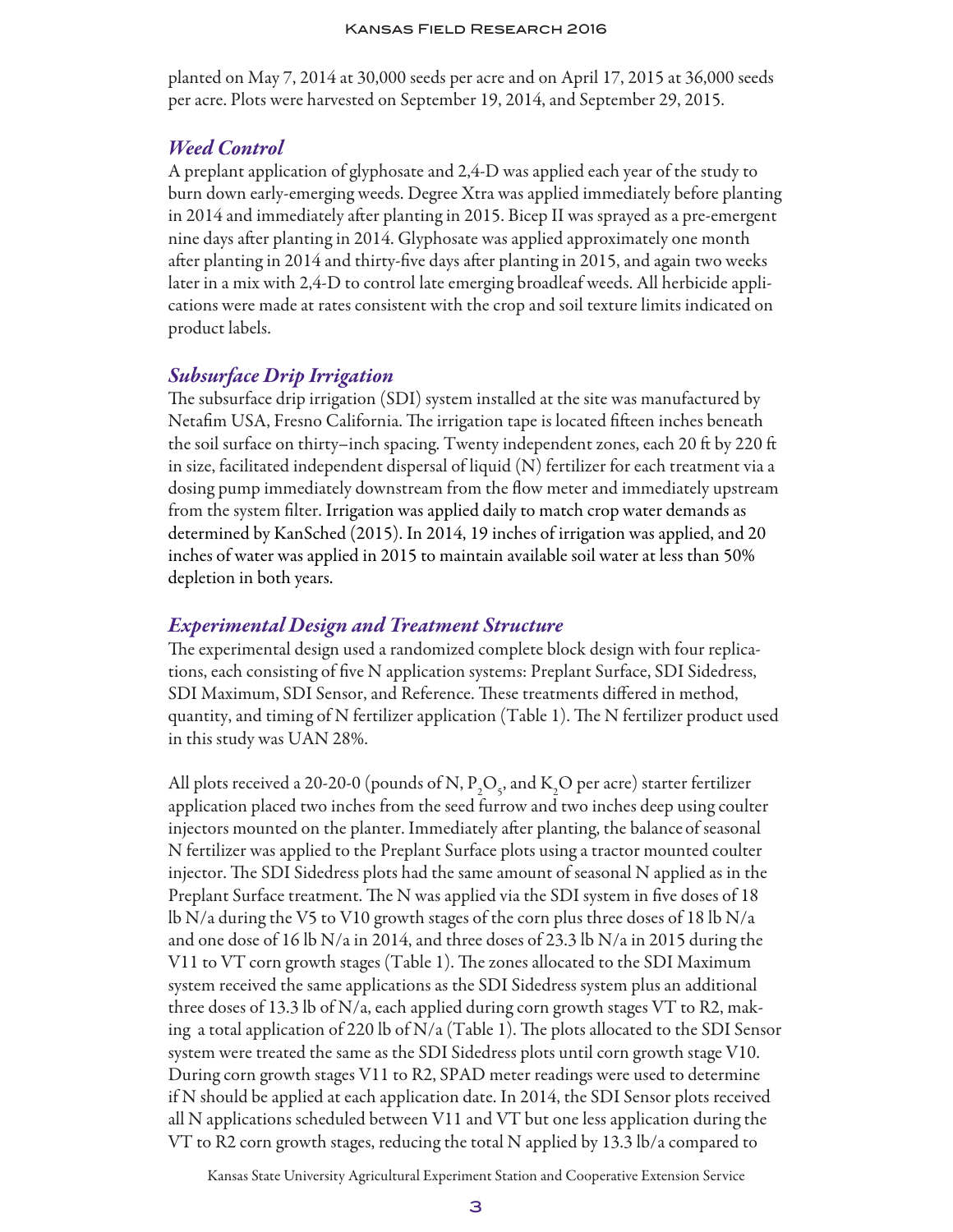the SDI Maximum system. During the 2015 season, the SDI Sensor plots received only two of the three scheduled doses during the V11 to VT stages and all doses during the VT to R2 stages, reducing N applied to those plots by 23.3 lb N/a compared to the SDI Maximum system (Table 1). The plots allocated to the Reference system were intended to create a system where N was not limited and received all surface and SDI N applications.

SPAD meter readings were taken from stages V11 through R2 to determine if the SDI Sensor system required the next scheduled N fertigation. For each plot, SPAD readings were taken from 20 plants, with three readings taken on one leaf of each plant (the topmost expanded leaf in vegetative stages, ear leaf after VT) for a total of 60 readings taken in each plot. Readings were averaged for each plot, and those averages were used for calculations. The SDI Sensor plots received the next scheduled SDI fertigation if the SPAD meter readings for those plots were less than 95% of the SPAD values from the Reference plots. In 2014, the SDI Sensor plots were not fertigated on July 7, during the VT-R1 stages, or on July 6, 2015, when the corn was at stage VT.

Precipitation events for both years were recorded by a Kansas Mesonet weather station located 0.8 miles from the experimental site (Figure 1). Two events of more than two inches and four events of more than one inch occurred in 2014. During the 2015 growing season, there were three events of more than two and a half inches in May, July and September. There were also three events of more than one inch, all of which occurred from the end of May to mid-June.

#### Results

In both years of this project, the different N application treatments did not affect days to silk, grain moisture, or seed weight (Table 2). The only instance where N application treatment affected test weight was in 2015 when the Reference treatment resulted in greater test weight than the other treatments. Yield, grain protein, and grain nitrogen use efficiency (NUE, defined as bushels of grain per pound of fertilizer N) were all influenced by N application treatment in both years. In 2014, the Reference and SDI Maximum treatments had greater grain protein concentration than the other treatments, but the Reference treatment was the only treatment to increase grain protein concentration in 2015. The yield responses to N application treatments were similar in both years as well (Table 2). The Preplant Surface treatment produced the least grain in both years. The SDI Sidedress and SDI Sensor treatments had similar yields in each year that were 14 to 19 bushels greater than the yield from the Preplant Surface treatment. The SDI Maximum and Reference treatments produced 24 to 32 additional bushels per acre compared to the Preplant Surface treatment. Grain NUE also had a consistent response to N application treatment in both years (Table 2). The Reference treatment produced the least amount of grain per pound of fertilizer N applied. The Preplant Surface, SDI Sensor, and SDI Maximum treatments produced from 0.4 to 0.6 more bushels per unit of N fertilizer compared to the Reference treatment. In 2014, the Preplant Surface treatment was slightly more efficient than the SDI Sensor and SDI Maximum treatments. The SDI Sidedress treatment had the greatest NUE in both years.

The timing, amount, and method of N application all influenced NUE. The Reference treatment was intended to create a situation where N was not limiting, resulting in poor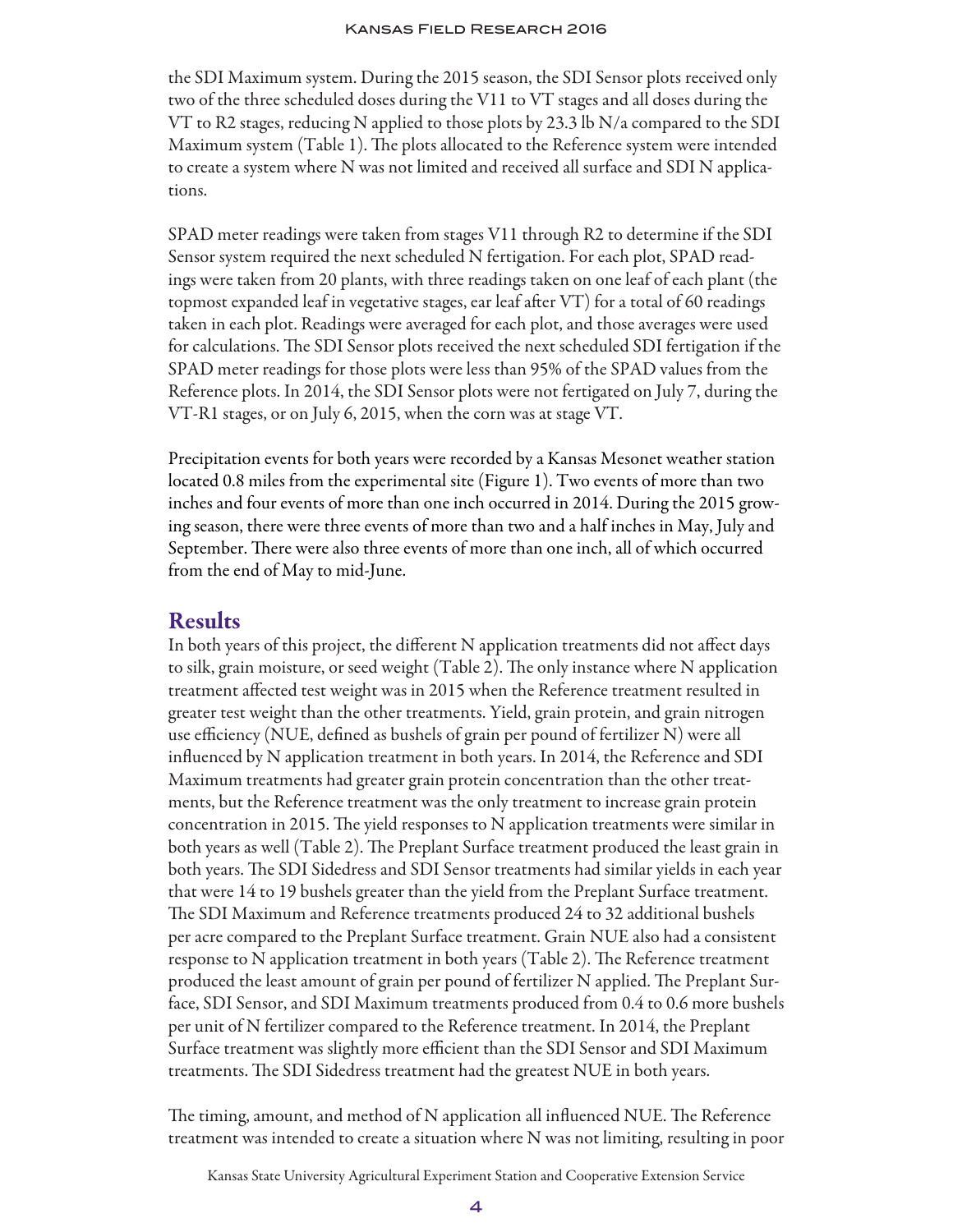NUE. The SDI Sidedress treatment included N applications through the V10 stage, but the SDI Sensor, SDI Maximum, and Reference treatments included applications until R2, with different total amounts of N applied. The greater NUE associated with the SDI Sidedress treatment implies that N applications are used more efficiently when applied during the V8 to V10 stages, in agreement with Binder (2000). Though the Reference treatment plots produced the greatest yields, they had the lowest NUE. The SDI Maximum treatment produced yields similar to those produced by the Reference treatment but without the surface N application at planting, resulting in much better NUE.

Method, timing, and amount of N applied all influenced yield and NUE. The Reference and SDI Maximum treatments had the greatest yields, but the SDI Sidedress treatment utilized N the most efficiently. Economics of irrigation, fixed and variable costs, and N fertilizer costs relative to grain prices will drive decision making relative to the most profitable N application strategy. However, the results of these experiments indicate that N fertigation via SDI systems produces greater yields and uses N more efficiently than surface N applications. Use of the SPAD meter to determine need for mid-season N applications did not improve yield or NUE compared to the SDI Maximum treatment in this experiment.

#### References

Bar-Yosef, B. 1999. Advances in fertigation. Adv Agron. 65:2–77.

- Bender, R., J.W. Haegele, M.L. Ruffo, and F.E. Below. 2013. Modern corn hybrids' nutrient uptake patterns. Better Crops. 97:7-10.
- Binder, D., D.H. Sander, and D.T. Walters. 2000. Maize response to time of nitrogen application as affected by level of nitrogen deficiency. Agron J. 92:1228-1236.
- Ibendahl, G., D.M. O'Brien, L. Haag, J. Holman. 2015. Center-pivot-irrigated corn cost-return budget in western Kansas. MF585. Kansas State University Agricultural Experiment Station and Cooperative Extension Service. Manhattan, KS.
- KanSched. 2015. Mobile Irrigation Lab, KanSched v.3.1.5 [Online]. Available at <http://kansched.m.ur.tl> (verified 15 Jan 2016). Kansas State University Agricultural Experiment Station and Cooperative Extension Service. Manhattan, KS.
- Lamm, F., and T.P. Trooien. 2003. Subsurface drip irrigation for corn production: a review of 10 years of research in Kansas. Irrig Sci. 22:195-200.
- Ruiz Diaz, D., J.A. Hawkins, J.E. Sawyer, and J.P. Lundvall. 2008. Evaluation of in-season nitrogen management strategies for corn production. Agron J. 100:1711-1719.
- Samborski, S., N. Tremblay, and E. Fallon. 2009. Strategies to make use of plant sensors-based diagnostic information for nitrogen recommendations. Agron J. 101: 800-816.
- Schlemmer, M., D. D. Francis, J. F. Shanahan, and J. S. Schepers. 2005. Remotely measuring chlorophyll content in corn leaves with differing nitrogen levels and relative water content. Agron J. 97:106–112.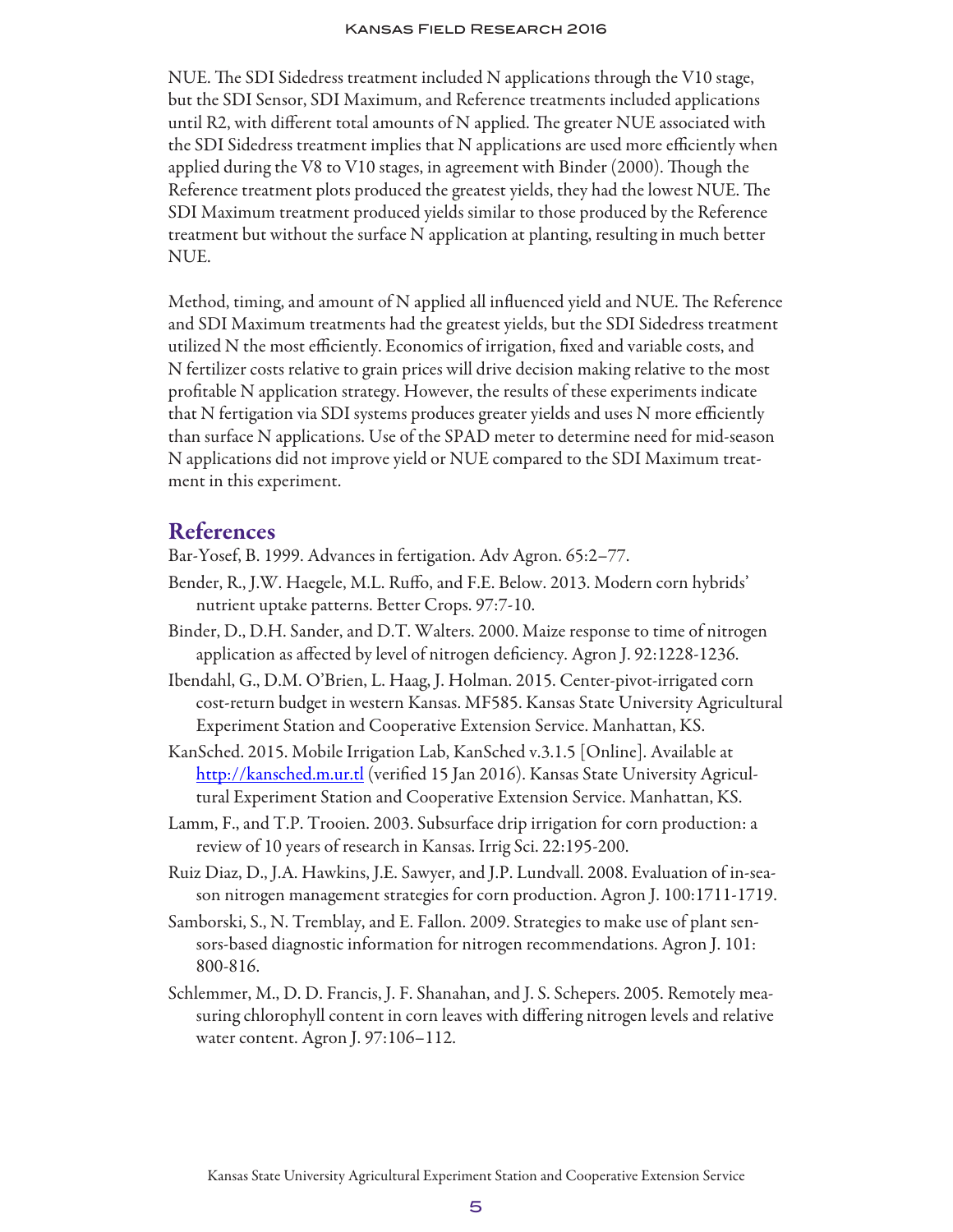| Treatment            | Starter   | At planting  | $V$ 5- $V$ 10 | $V11-VT$     | VT-R2    | Total |  |
|----------------------|-----------|--------------|---------------|--------------|----------|-------|--|
|                      | $N-P-K$   |              |               |              |          |       |  |
| 2014                 |           |              |               |              |          |       |  |
| Preplant Surface     | $20-20-0$ | 160          | $\Omega$      | $\Omega$     | $\theta$ | 180   |  |
| <b>SDI</b> Sidedress | $20-20-0$ | $\theta$     | 90            | 70           | $\theta$ | 180   |  |
| SDI Maximum          | $20-20-0$ | $\mathbf{0}$ | 90            | 70           | 40       | 220   |  |
| <b>SDI</b> Sensor    | $20-20-0$ | $\mathbf{0}$ | 90            | 70           | 27       | 207   |  |
| Reference            | $20-20-0$ | 160          | 90            | 70           | 40       | 380   |  |
| 2015                 |           |              |               |              |          |       |  |
| Preplant Surface     | $20-20-0$ | 160          | $\Omega$      | $\mathbf{0}$ | $\theta$ | 180   |  |
| <b>SDI</b> Sidedress | $20-20-0$ | $\Omega$     | 90            | 70           | $\theta$ | 180   |  |
| SDI Maximum          | $20-20-0$ | $\mathbf{0}$ | 90            | 70           | 40       | 220   |  |
| <b>SDI</b> Sensor    | $20-20-0$ | $\theta$     | 90            | 47           | 40       | 197   |  |
| Reference            | $20-20-0$ | 160          | 90            | 70           | 40       | 380   |  |

Table 1. Nitrogen application systems imposed in 2014 and 2015

#### Table 2. Corn response to N application treatments in 2014 and 2015 near Manhattan, KS

| Treatment            | Days to<br>silk | Yield                | Grain<br>moisture | Test<br>weight    | Seed<br>weight      | Grain<br>protein | Grain<br><b>NUE</b>    |
|----------------------|-----------------|----------------------|-------------------|-------------------|---------------------|------------------|------------------------|
|                      | days            | bu/a                 | $\%$              | lb/bu             | grams/<br>300 seeds | $\%$             | bu grain/<br>lb N fert |
| 2014                 |                 |                      |                   |                   |                     |                  |                        |
| Preplant Surface     | 62              | $256 b$ <sup>+</sup> | 17.0              | 57.5              | 134                 | 7.3 <sub>b</sub> | 1.4 <sub>b</sub>       |
| <b>SDI</b> Sidedress | 61              | $275$ ab             | 17.8              | 57.7              | 125                 | 7.2 <sub>b</sub> | 1.5a                   |
| <b>SDI</b> Sensor    | 62              | $271$ ab             | 18.4              | 57.4              | 124                 | 7.2 <sub>b</sub> | 1.3c                   |
| SDI Maximum          | 60              | 288 a                | 18.6              | 56.2              | 122                 | 8.2 a            | 1.3c                   |
| Reference            | 63              | 288 a                | 17.5              | 57.1              | 127                 | 8.1 a            | 0.8 <sub>d</sub>       |
| 2015                 |                 |                      |                   |                   |                     |                  |                        |
| Preplant Surface     | 84              | 182c                 | 16.8              | 56.8 <sub>b</sub> | 87.8                | 7.1 <sub>b</sub> | 1.0 <sub>b</sub>       |
| <b>SDI</b> Sidedress | 88              | 198 <sub>b</sub>     | 16.9              | 56.5 <sub>b</sub> | 84.5                | 7.0 <sub>b</sub> | 1.1a                   |
| <b>SDI</b> Sensor    | 87              | 196 bc               | 17.1              | 56.9 <sub>b</sub> | 82.6                | 7.1 <sub>b</sub> | 1.0 <sub>b</sub>       |
| SDI Maximum          | 87              | 206 ab               | 17.1              | 56.4 <sub>b</sub> | 83.5                | 7.3 <sub>b</sub> | 1.0 <sub>b</sub>       |
| Reference            | 85              | 215 a                | 17.3              | 58.0 a            | 84.7                | 8.0 a            | 0.6c                   |

 $\dagger$  Values within each year within a column followed by the same letter are not different  $\alpha = 0.10$ .

No letter after values within a year within a column indicates that treatment values are not different.